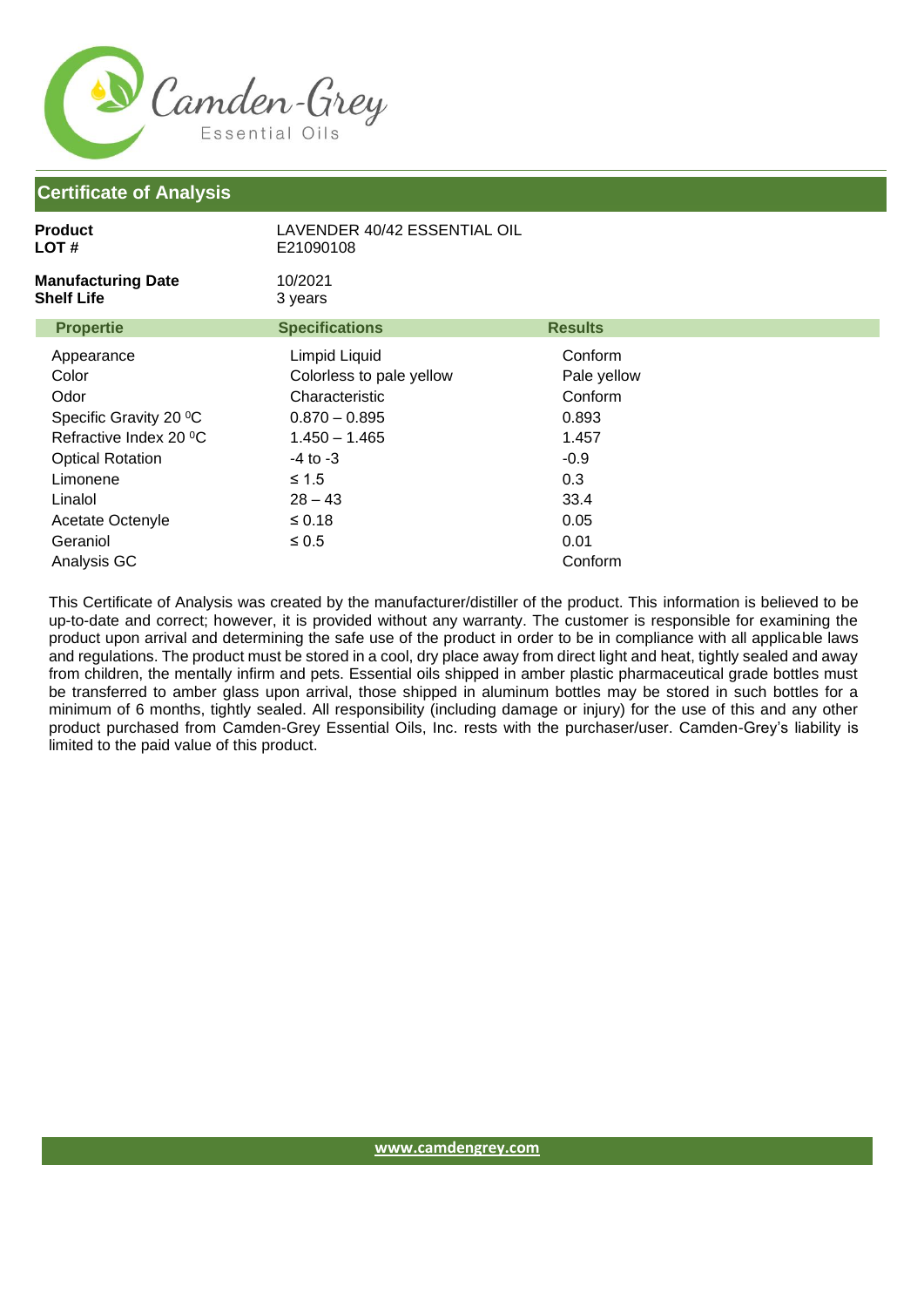

| <b>Product</b><br>LOT #                        | LAVENDER 40/42 ESSENTIAL OIL<br>E21020019 |                |  |
|------------------------------------------------|-------------------------------------------|----------------|--|
| <b>Manufacturing Date</b><br><b>Shelf Life</b> | 11/2021<br>3 years                        |                |  |
| <b>Propertie</b>                               | <b>Specifications</b>                     | <b>Results</b> |  |
| Appearance                                     | Limpid Liquid                             | Conform        |  |
| Color                                          | Colorless to pale yellow                  | Pale yellow    |  |
| Odor                                           | Characteristic                            | Conform        |  |
| Specific Gravity 20 °C                         | $0.870 - 0.895$                           | 0.8992         |  |
| Refractive Index 20 °C                         | $1.450 - 1.465$                           | 1.457          |  |
| <b>Optical Rotation</b>                        | $-4$ to $-3$                              | $-1$           |  |
| Linalol                                        | $28 - 43$                                 | 0.3            |  |
| Acetate Octenyle                               | ≤ 0.18                                    | 33.9           |  |
| Geraniol                                       | $\leq 0.5$                                | 0.03           |  |
| Limonene                                       | $\leq 1.5$                                | 0.02           |  |
| Analysis GC                                    |                                           | Conform        |  |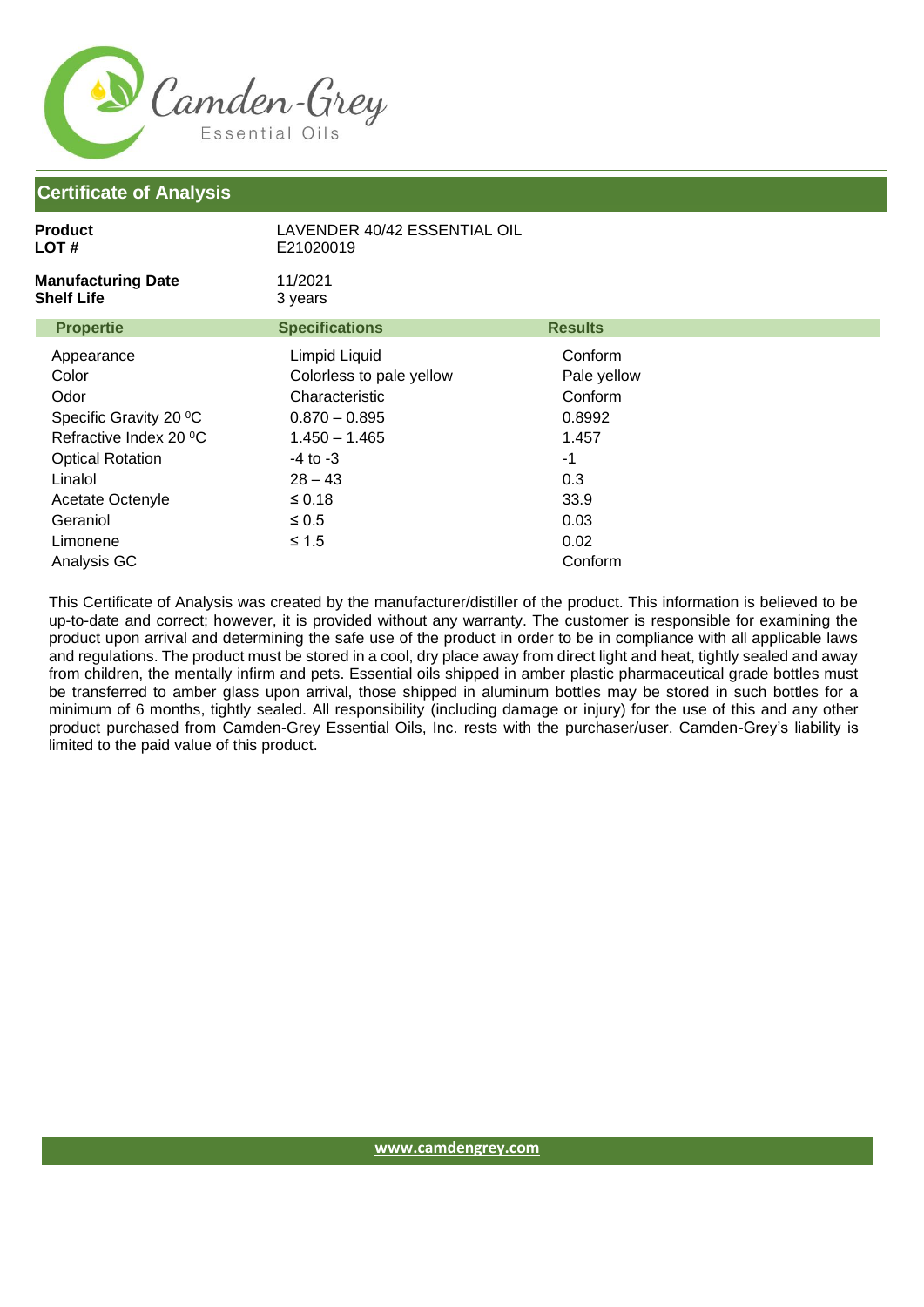

| <b>Product</b><br>LOT #                        | LAVENDER 40/42 ESSENTIAL OIL<br>E20070015 |                |
|------------------------------------------------|-------------------------------------------|----------------|
| <b>Manufacturing Date</b><br><b>Shelf Life</b> | 09/2020<br>3 years                        |                |
| <b>Propertie</b>                               | <b>Specifications</b>                     | <b>Results</b> |
| Appearance                                     | Limpid Liquid                             | Conform        |
| Color                                          | Colorless to pale yellow                  | Pale yellow    |
| Odor                                           | Characteristic                            | Conform        |
| Specific Gravity 20 °C                         | $0.870 - 0.895$                           | 0.885          |
| Refractive Index 20 °C                         | $1.450 - 1.465$                           | 1.456          |
| <b>Optical Rotation</b>                        | $\ge -6$                                  | $-1.2$         |
| Analysis GC                                    |                                           | Conform        |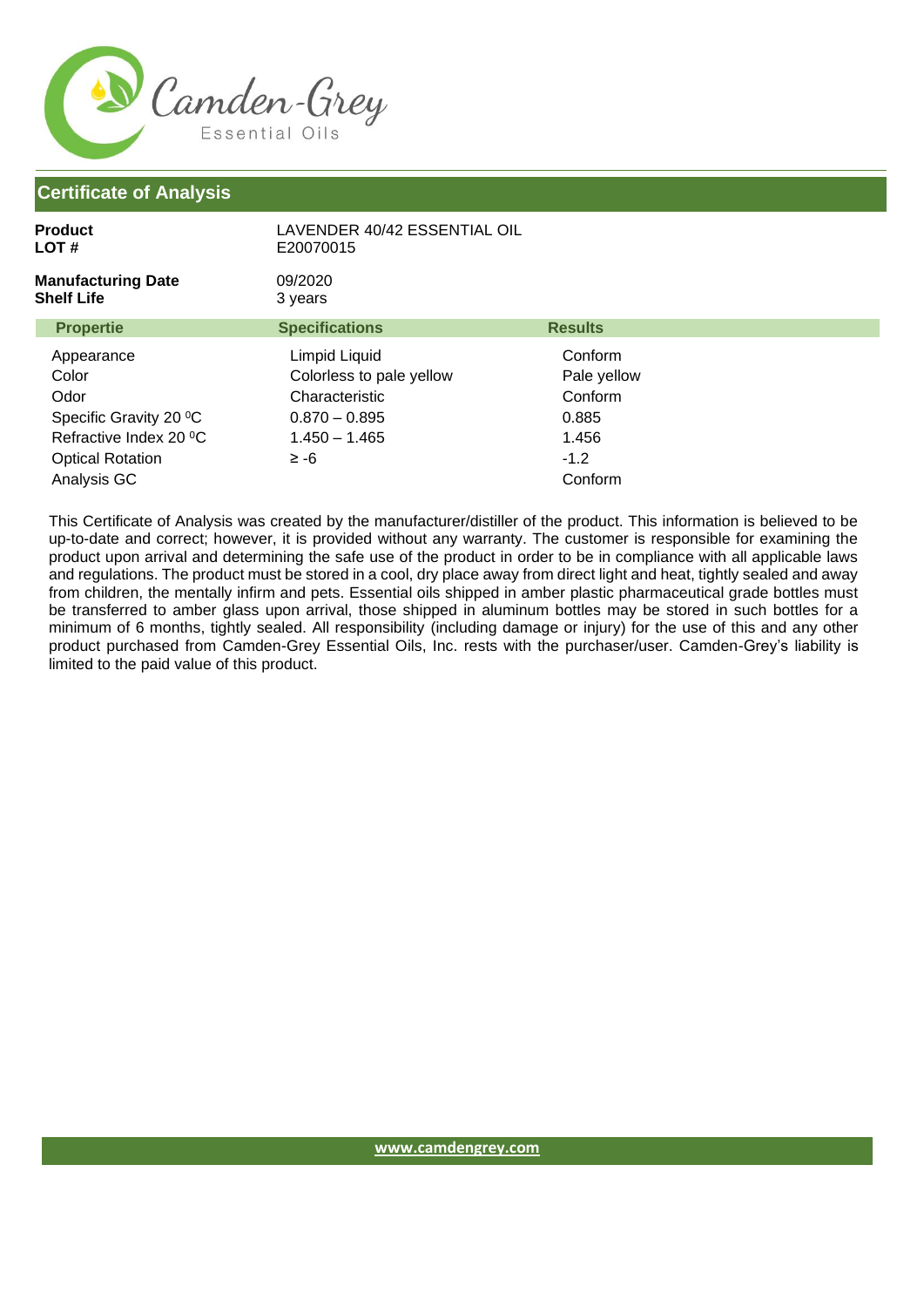

| <b>Product</b><br>LOT #<br><b>Shelf Life</b> | LAVENDER 40/42 ESSENTIAL OIL<br>21010086<br>5 years |                |  |
|----------------------------------------------|-----------------------------------------------------|----------------|--|
| <b>Propertie</b>                             | <b>Specifications</b>                               | <b>Results</b> |  |
| Appearance                                   | Limpid Liquid                                       | Conform        |  |
| Color                                        | Colorless to pale yellow                            | Pale yellow    |  |
| Odor                                         | Characteristic                                      | Conform        |  |
| Specific Gravity 20 °C                       | $0.870 - 0.895$                                     | 0.893          |  |
| Refractive Index 20 °C                       | $1.450 - 1.465$                                     | 1.457          |  |
| <b>Optical Rotation</b>                      | $-4$ to $-3$                                        | -1             |  |
| Limonene                                     | $\leq 1.5$                                          | 0.2            |  |
| Linalol                                      | $28 - 43$                                           | 33.9           |  |
| Acetate Octenyle                             | $\leq 0.18$                                         | 0.03           |  |
| Geraniol                                     | $\leq 0.5$                                          | 0.02           |  |
| Analysis GC                                  |                                                     | Conform        |  |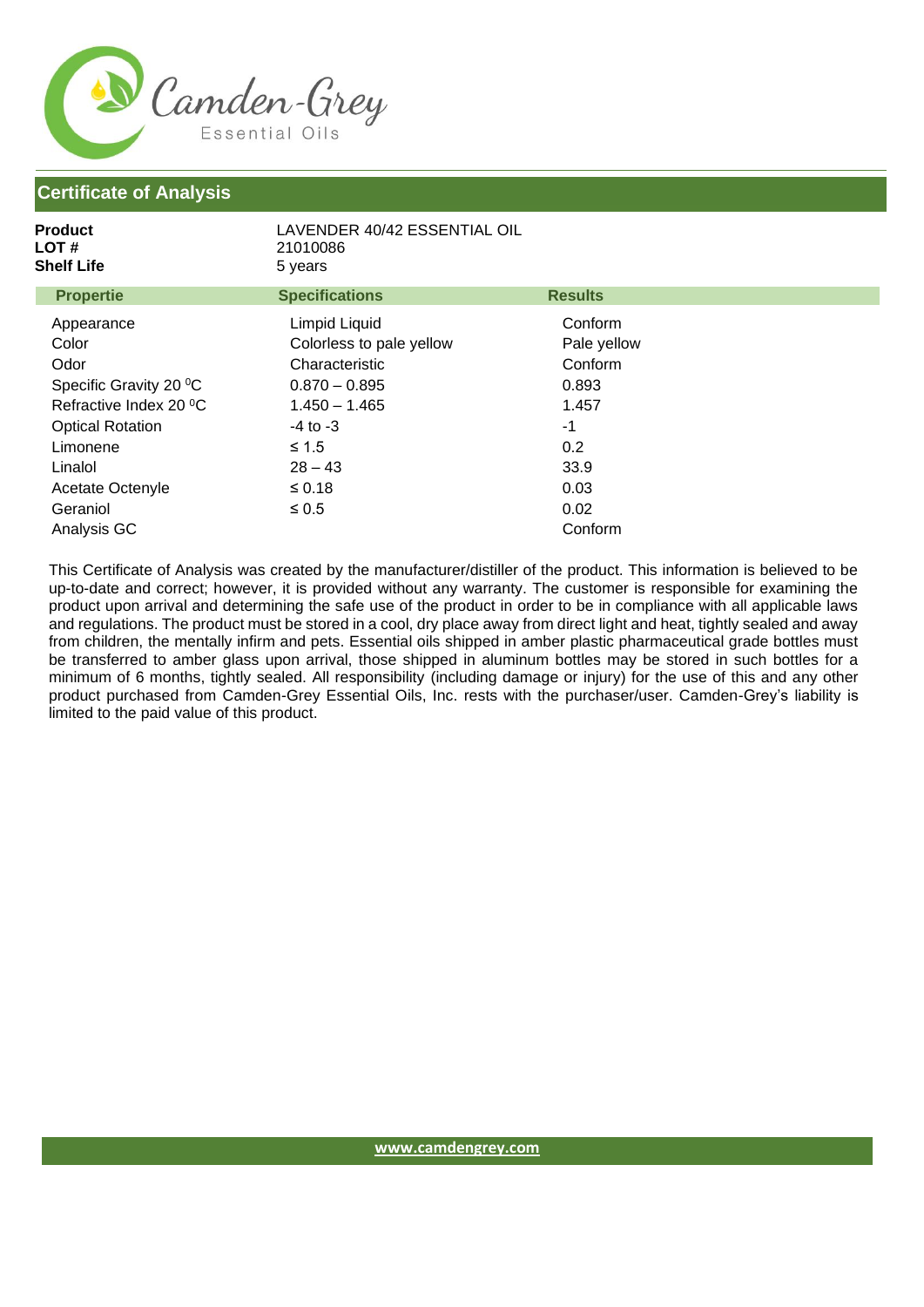

| Product<br>LOT #<br><b>Shelf Life</b> | LAVENDER 40/42 ESSENTIAL OIL<br>E20100015<br>3 years |                |  |
|---------------------------------------|------------------------------------------------------|----------------|--|
| <b>Propertie</b>                      | <b>Specifications</b>                                | <b>Results</b> |  |
| Appearance                            | Limpid Liquid                                        | Conform        |  |
| Color                                 | Colorless to pale yellow                             | Pale yellow    |  |
| Odor                                  | Characteristic                                       | Conform        |  |
| Specific Gravity 20 °C                | $0.870 - 0.895$                                      | 0.896          |  |
| Refractive Index 20 °C                | $1.450 - 1.465$                                      | 1.457          |  |
| <b>Optical Rotation</b>               | $-4$ to $-3$                                         | $-1.2$         |  |
| Linalol                               | $28 - 43$                                            | 33.9           |  |
| Acetate Octenyle                      | $≤ 0.18$                                             | 0.02           |  |
| Geraniol                              | $\leq 0.5$                                           | 0.001          |  |
| Limonene                              | $≤ 1.5$                                              | 0.4            |  |
| Analysis GC                           |                                                      | Conform        |  |